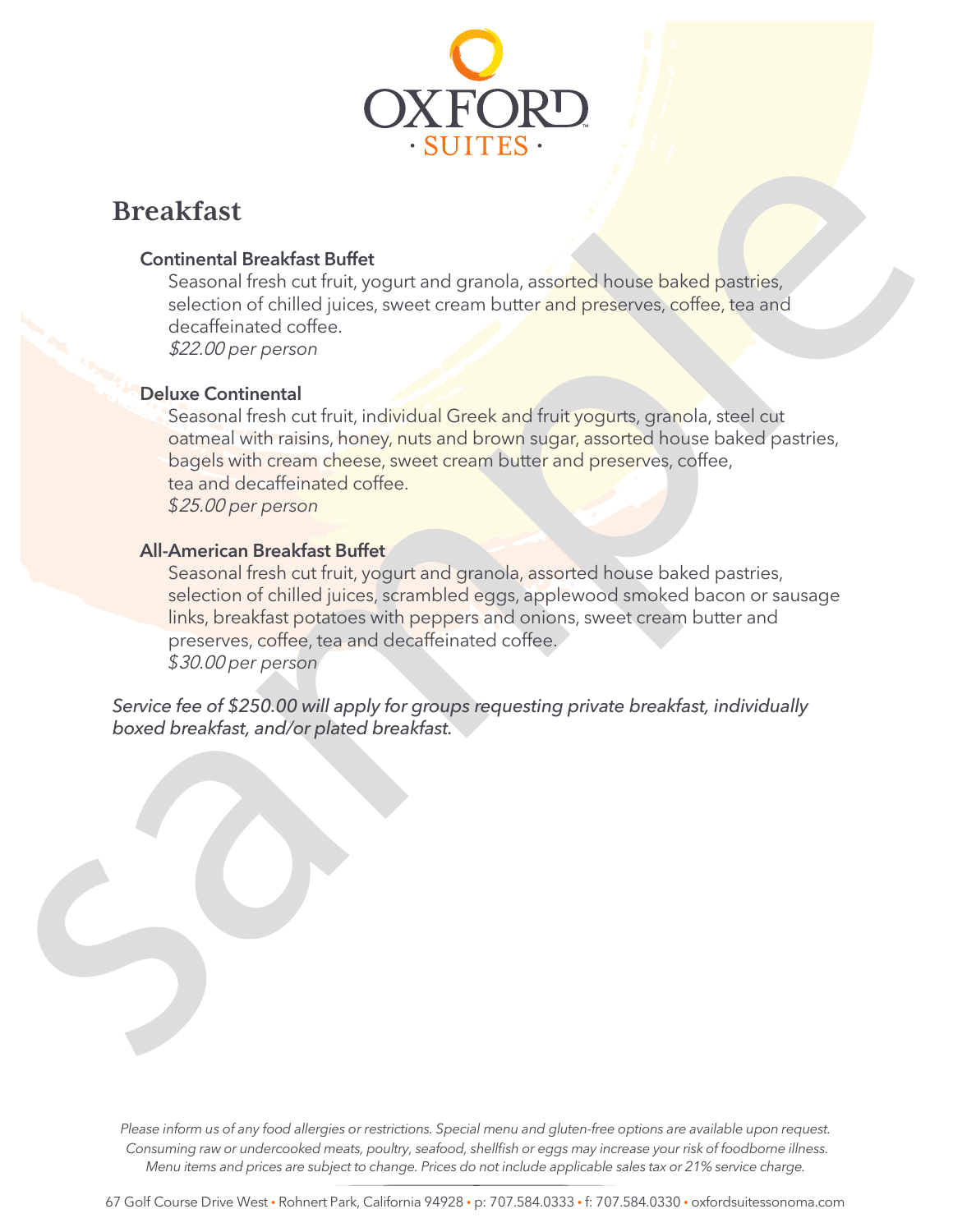# **Breaks**

### **Healthy**

Fresh fruit kabobs, individual veggie crudité cups with ranch dip, pretzels, freshly brewed coffee, tea and decaffeinated coffee. *\$15.00 per person*

### Organic Berry Sonoma Mix

Local organic trail mix, energy bars, iced tea and sparkling waters. *\$15.00 per person*

### Local Flavor

Local artisan and domestic cheeses, charcuterie, assorted dried fruits and nuts, quince paste, sliced baguettes, crackers and mineral waters. *\$16.00 per person*

### Bocadillo

Crispy corn tortillas, guacamole, salsa roja, pico de gallo, sour cream, warm asedro cheese sauce, mini quesadillas with vegetable calabacitas and pepperjack cheese, mini churros, watermelon agua fresca. *\$16.00 per person*

### Candy Store

Chocolate covered pretzels, assorted candies to include: M&M's®, gummy bears, jelly beans, sour gummy worms, Jolly Ranchers®, dark chocolate salted caramels, assorted soft drinks and mineral waters. *\$14.00 per person*

### Park Break

Fresh fruit display, assorted fresh baked cookies, fresh baked brownies, assorted soft drinks, and tea. *\$1*5*.00 per person*

Service fee of \$100.00 will apply to serve individually boxed*.*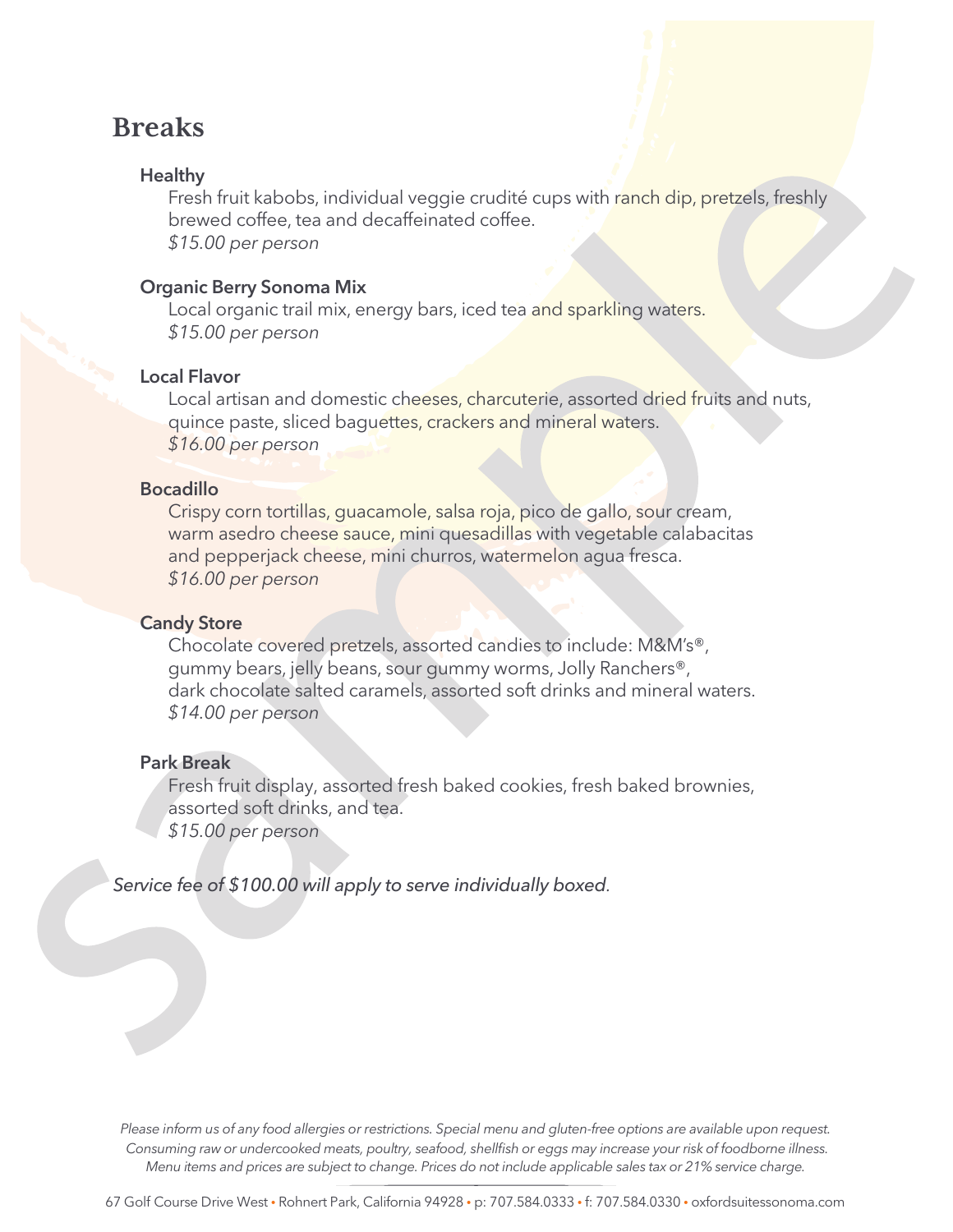# **À La Carte Food Options**

Assorted Energy and Protein Bars Selection of Whole Fruit Hot and Spicy Trail Mix Individually Bagged Trail Mix Assorted Greek and Fruit Yogurts Terra® Vegetable Chips **Assorted Fresh Baked Cookies** Brownie Bars Lemon Bars **Assorted Pastries Assorted Bagels and Cream Cheese** 

# **À La Carte Drink Options**

Coffee, Tea and Decaffeinated Coffee Freshly Brewed Iced Tea Red Bull® Still and Sparkling Waters Assorted Soft Drinks Chilled fruit juices Orange, Cranberry, Apple, Lemonade Hot Chocolate Bottled Juices

\$5.00 each \$8.00 per person \$3.50 per person \$3.25 each \$5.00 each \$3.00 each \$42.00 per dozen \$35.00 per dozen \$35.00 per dozen \$35.00 per dozen \$35.00 per dozen

\$6.00 each \$3.50 each \$4.00 each \$60.00 per gallon \$1.50 per packet \$2.50 each upon consumption \$65.00 per gallon \$60.00 per gallon

Please inform us of any food allergies or restrictions. Special menu and gluten-free options are available upon request. Consuming raw or undercooked meats, poultry, seafood, shellfish or eggs may increase your risk of foodborne illness. Menu items and prices are subject to change. Prices do not include applicable sales tax or 21% service charge.

67 Golf Course Drive West • Rohnert Park, California 94928 • p: 707.584.0333 • f: 707.584.0330 • oxfordsuitessonoma.com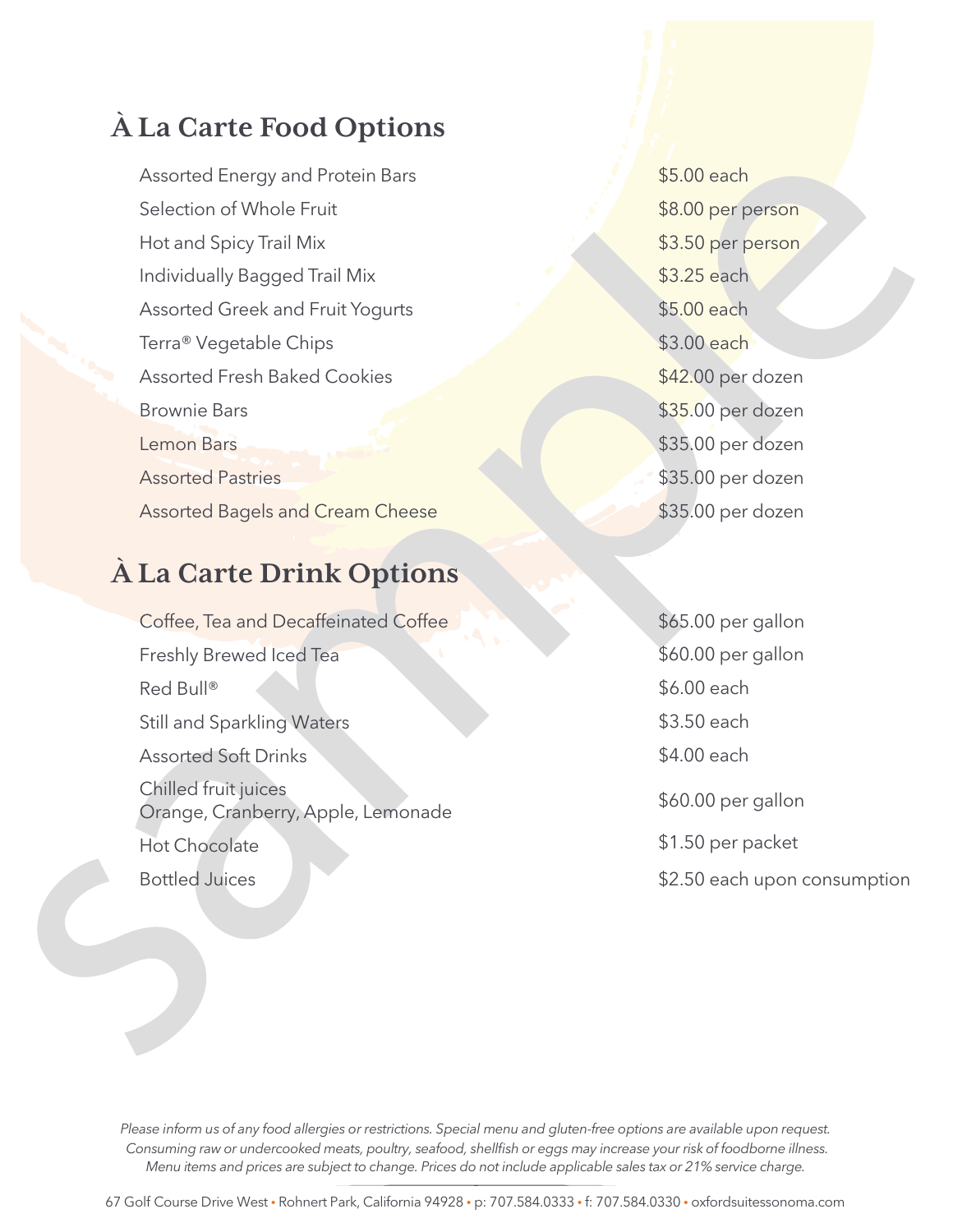# **Lunch Tables**

### 25 person minimum.

*All inclusive packages are available. Please contact the sales department for more information.*

### Traditional Soup and Salad Bar

Fresh mixed greens, tomatoes, cucumbers, peppers, onion, bacon bits, cottage cheese, croutons, and assorted dressings. Served with soup of the day, pasta salad, fresh fruit salad, bread, and butter.

*\$*20.00 *per person*

### Fiesta

Mixed greens with pumpkin seeds, radish, cotija cheese and lime cilantro vinaigrette, black bean and roasted corn salad with chipotle vinaigrette, mojo marinated flank steak and chicken. Served with flour tortillas, grilled peppers and onions, shredded lettuce, sour cream, guacamole, pico de gallo, Spanish rice, frijoles charros and mini churros.

*\$3*5.00 *per person*

### Backyard BBQ

Mixed greens with grape tomatoes, cucumber, radish and buttermilk ranch, country potato salad, seedless watermelon, bbq chicken and Santa Maria dry rub tri tip. Served with cornbread, honey whipped butter and fresh fruit cobbler, seasonal grilled vegetables and double chocolate decadent brownies. *\$*40.00 *per person*

### Sonoma Harvest

Kale and quinoa salad with almonds, dried cranberries and citrus vinaigrette, hearts of romaine with brioche croutons and parmesan caesar dressing, Mary's organic herb roasted chicken and pan seared salmon with lemon and fresh herbs. Served with wild rice pilaf, steamed garden vegetables and cheesecake. *\$*45.00 *per person*

Service fee of \$250.00 will apply to serve individually boxed*.*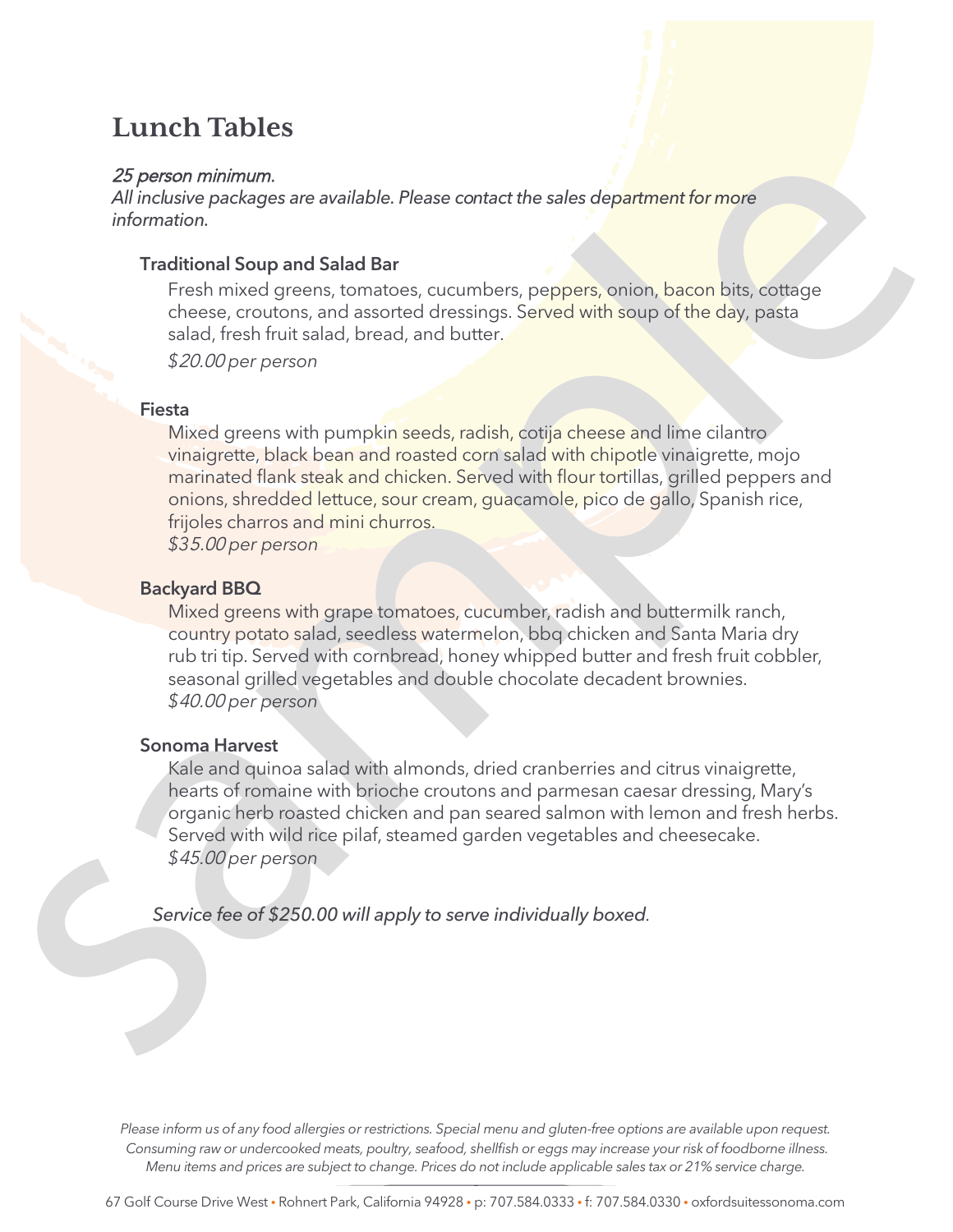# **Plated Lunches**

### 25 person minimum. *\$*40.*00 per person*

*Can be served buffet style at \$36.00 per person with the choice of two salad options, two entrées and two desserts.*

### *Choose one item from each of the following:*

### Starters:

Mixed greens with dried cranberries, candied walnuts and balsamic vinaigrette Spinach salad with goat cheese, apple and champagne vinaigrette Hearts of romaine with brioche croutons and parmesan Caesar dressing

## Entrées:

*All entrees served with fresh market vegetables*

Roasted chicken breast with Yukon gold whipped potatoes and lemon thyme jus Flat iron steak with roasted fingerling potatoes and wild mushroom sauce Wild salmon with basmati rice pilaf and lemon-caper sauce Porcini mushroom filled ravioli with parmesan sage butter

### Desserts:

Cheesecake with raspberry coulis Chocolate decadence cake with seasonal berries Traditional tiramisu

Service fee of \$250.00 will apply to serve individually boxed*.*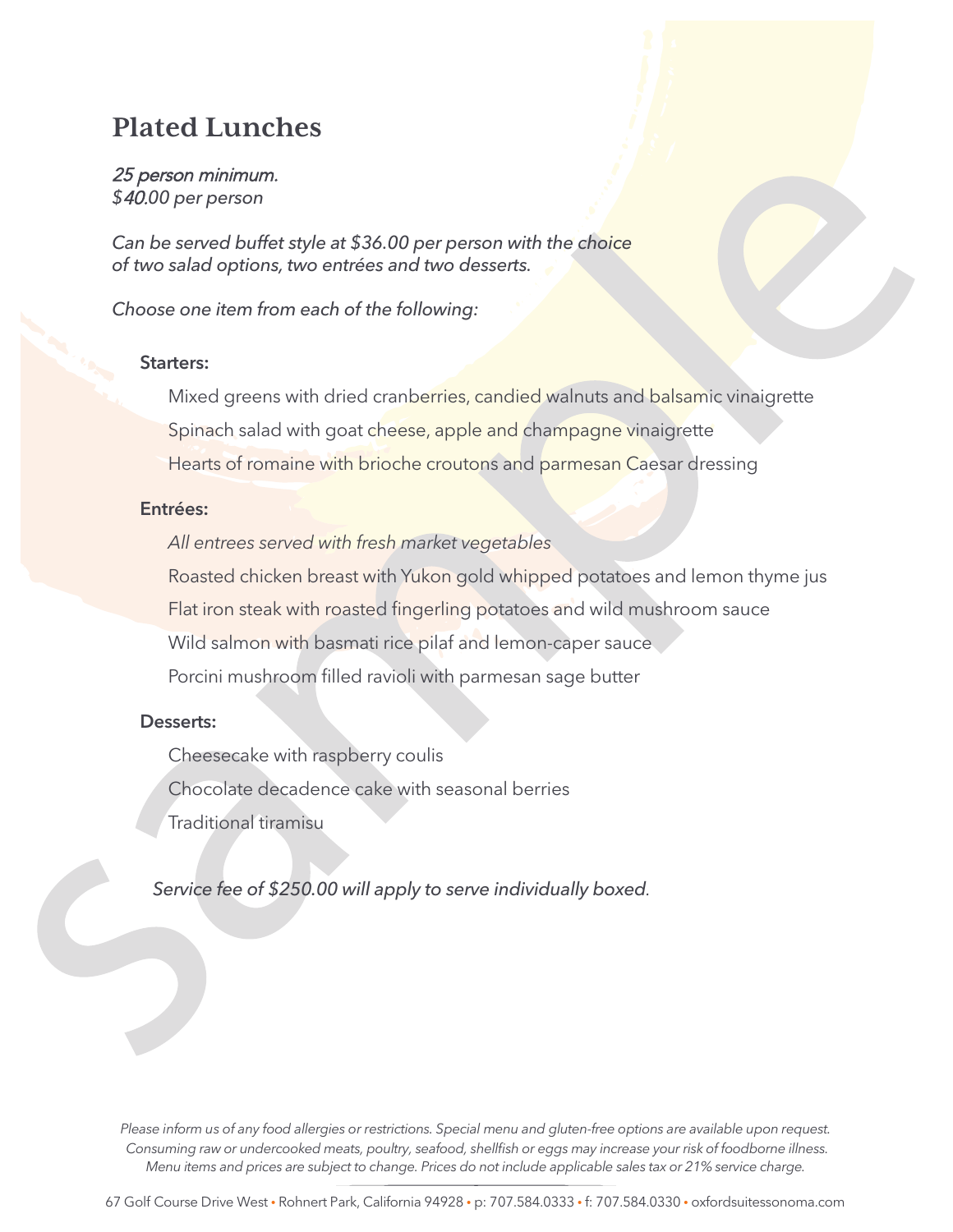# **Sandwiches**

## \$25 per person.

*For groups of less than*25 *people, choose two options. For groups of more than*25 *people, choose three options.*

## Deli Club

Stacked high with ham, roasted turkey, roast beef, lettuce, bacon, tomato and honey mustard dressing.

### Crescent Salad Sandwich

Choice of tuna, chicken, or shrimp salad on a buttery croissant.

## Cobb Chicken Salad Wrap

Fresh tortilla wrap stuffed with chopped crispy bacon, shredded cheddar cheese, garden greens and strips of fresh fried chicken breast topped with creamy herb dressing.

### Oxford Chicken Sandwich

Char-broiled chicken breast topped with provolone cheese, smothered with peppers, onions and mushrooms on French roll with lettuce and tomato.

# Grilled Vegetable Wrap

Roasted peppers, spinach, onions and zucchini with hummus on a wheat tortilla.

# \*All sandwiches include pasta or potato salad, cookies or brownies. Served with assorted soft drinks and bottled water.

Boxed Lunch \$30 per person. Select options from above. Boxed lunches include additional seasonal whole fruit and bag of chips.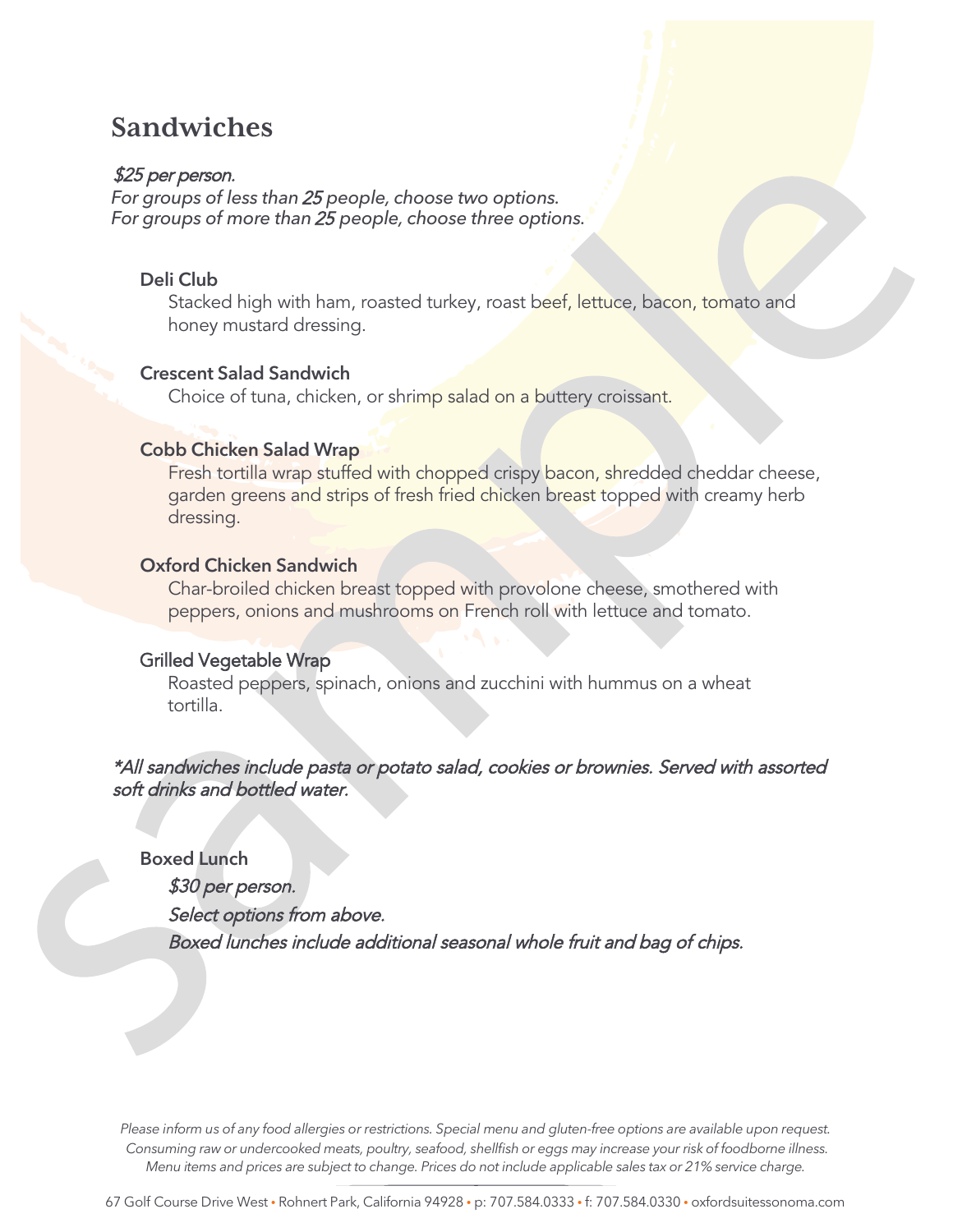# **Dinner Buffets**

25 person minimum.

## Alexander Valley

Local greens with grapes, walnuts and red wine vinaigrette

Roasted beet salad with goat cheese, almonds, arugula and champagne vinaigrette

Grilled seasonal vegetable antipasto platter

Marinated tri-tip with rosemary jus

Roasted chicken breast

Seared salmon with citrus beurre blanc

Served with quinoa pilaf, warm rolls and butter, chocolate decadence cake, coffee, decaffeinated coffee and tea.

# *\$*50*.00 per person*

### Redwood

Hearts of romaine with brioche croutons and parmesan Caesar dressing

Caprese salad with mozzarella, vine ripe tomatoes, basil and balsamic glaze

Garlic shrimp scampi

Grilled chicken breast with lemon caper pan sauce

Roasted beef tenderloin with wild mushroom sauce

Served with polenta and parmesan cheese, fresh herbs, roasted asparagus, warm rolls and butter, tiramisu, coffee, decaffeinated coffee and tea.

*\$*55*.00 per person*

# Russian River

Baby spinach with apples, pecans, goat cheese and balsamic vinaigrette

Local greens with grape tomatoes, cucumber and red wine vinaigrette

Grilled chicken breast with lemon herb marinade

Grilled flank steak with wild mushroom sauce

Roasted halibut with sweet pepper caper relish

Served with garlic whipped potatoes, steamed seasonal vegetables, warm rolls and butter, New York deli style cheese cake with fresh berries, coffee, decaffeinated coffee and tea.

*\$*60*.00 per person*

# Service fee of \$250.00 will apply to serve individually boxed*.*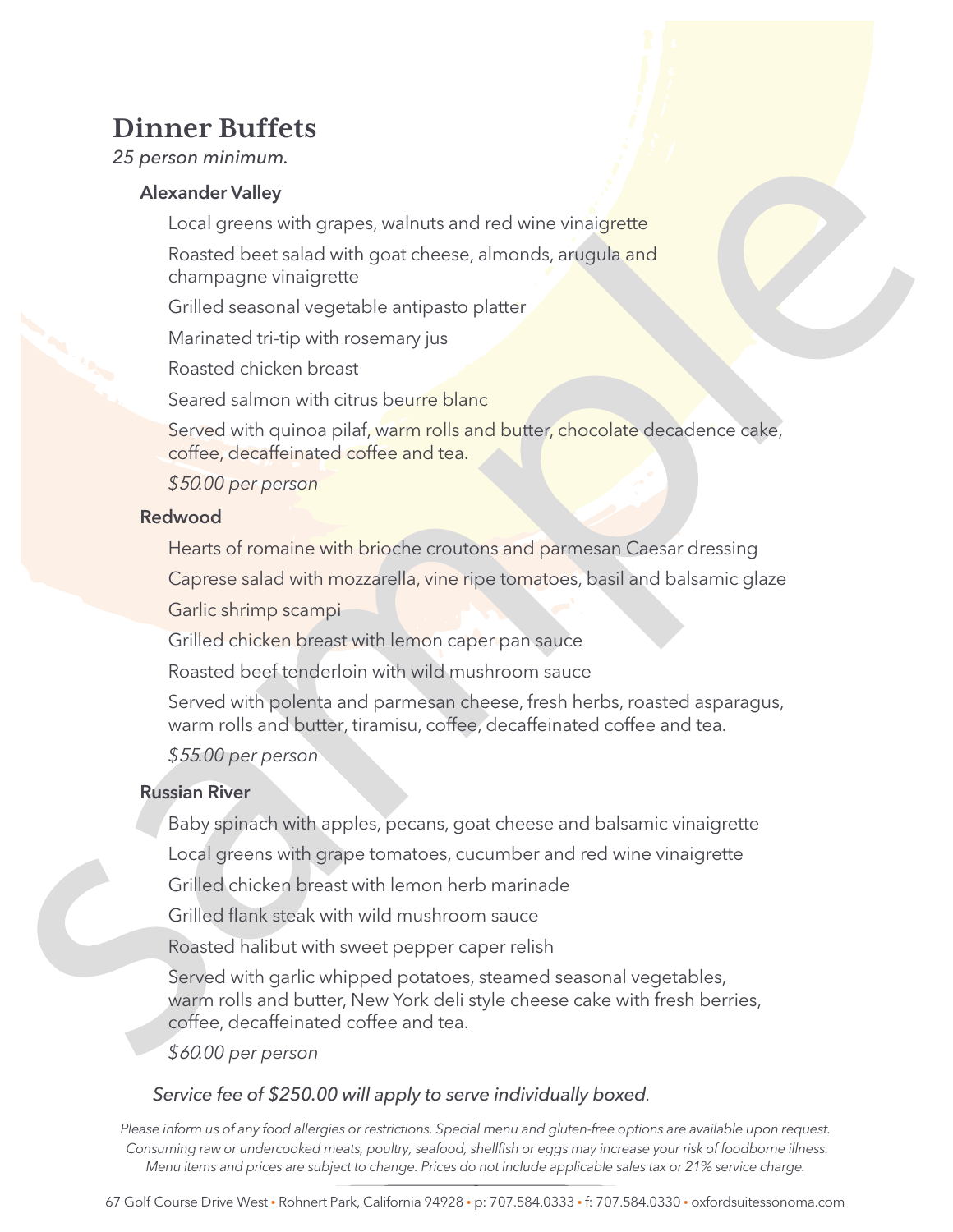# **Plated Dinners**

# 25 person minimum.

*Choose one item from each of the following* (Parties over 50, select 2 options per item):

# Starters:

Mixed baby lettuces with dried cranberries, gorgonzola cheese and red wine vinaigrette

Spinach salad with goat cheese, apple and champagne vinaigrette

Hearts of romaine with brioche croutons and parmesan Caesar dressing

## Entrées:

*All entrees served with fresh market vegetables*

Roasted chicken breast with Yukon gold whipped potatoes and lemon thyme jus \$49.00 per person

New York steak with garlic roasted fingerling potatoes and horseradish jus \$55.00 per person

Roasted alaskan halibut with creamy polenta and oven roasted tomato coulis \$49.00 per person

Jumbo prawns served scampi style with angel hair pasta \$49.00 per person

Porcini mushroom filled ravioli with parmesan sage butter \$45.00 per person

### Desserts:

New York deli style cheesecake with raspberry coulis

Chocolate mousse cake with seasonal berries

Traditional tiramisu

Service fee of \$250.00 will apply to serve individually boxed*.*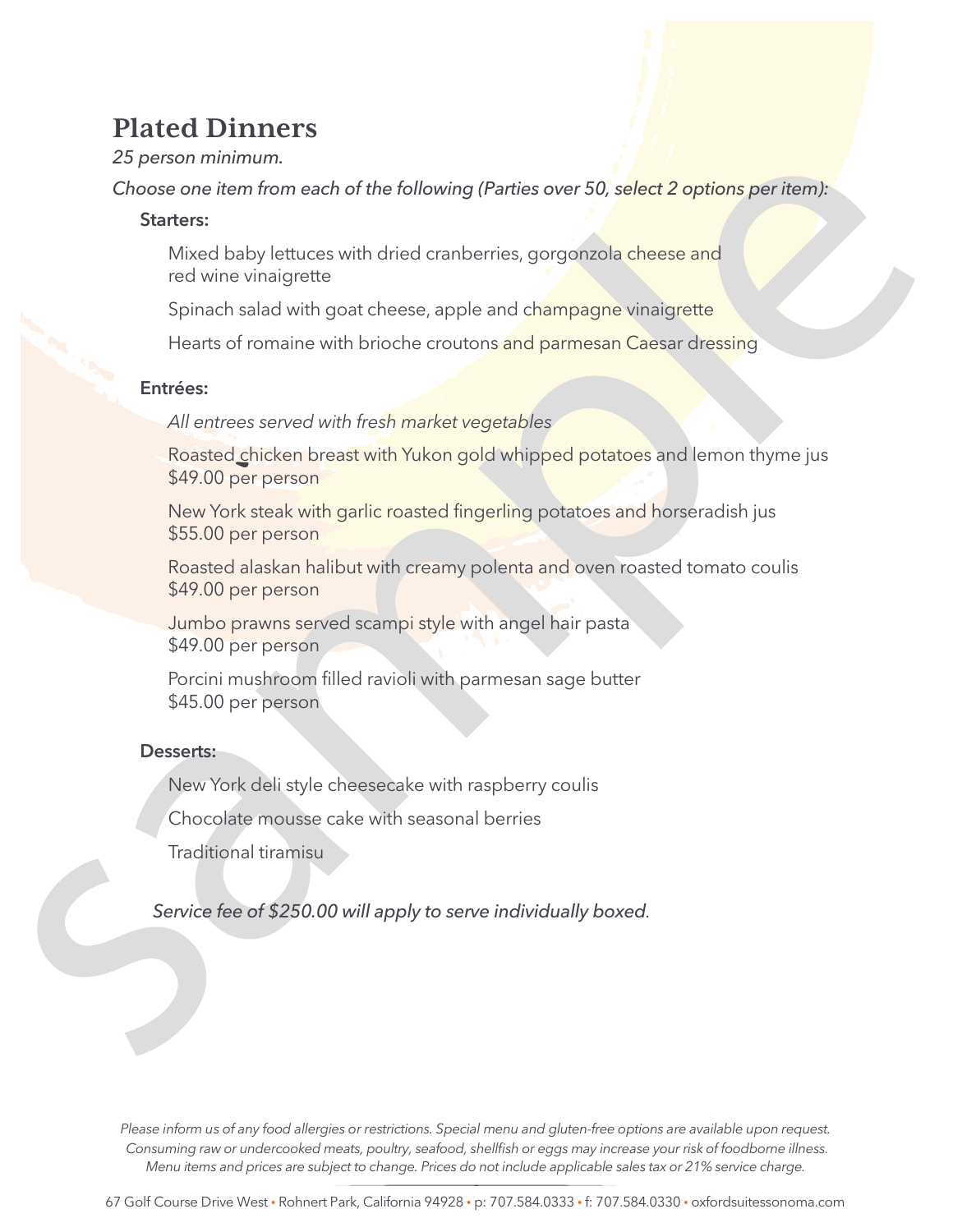# **Hors d'Oeuvres**

*Per 50*

# Cold Selections

| Roasted Pear and Gorgonzola Crostini                                 | \$175.00 |
|----------------------------------------------------------------------|----------|
| Grape Tomato, Mozzarella Ciliegini and Olive Skewer                  | \$175.00 |
| Wild Mushrooms and Herbed Goat Cheese Bruschetta                     | \$175.00 |
| Sesame Tuna Tartar on Wonton Crisp                                   | \$225.00 |
| Melon and Prosciutto Skewers                                         | \$200.00 |
| <b>Shrimp Cocktail Shooters</b>                                      | \$275.00 |
| <b>Classic Deviled Eggs</b>                                          | \$175.00 |
| <b>Cold Cut Meat and Cheese</b>                                      | \$200.00 |
| Hummus with Pita                                                     | \$100.00 |
| <b>Hot Selections</b>                                                |          |
| Peppered Beef Tenderloin with Horseradish Cream<br>on Sourdough Buns | \$250.00 |
| Chicken Sate with Peanut Sauce                                       | \$225.00 |
| Bacon Wrapped Dates stuffed with Goat Cheese                         | \$175.00 |
| Crab Cake with Meyer Lemon Aioli                                     | \$250.00 |
| Vegetable Spring Roll with Sweet Chile Sauce                         | \$175.00 |
| Cumin Spiced Beef Empanada                                           | \$200.00 |
| Pulled Pork Sliders on Costeaux Bakery Buns                          | \$200.00 |

Garlic Chicken Quesadilla with Spicy Salsa

Stuffed Mushroom Pecorino Romano

Hot Spinach Parmesan Dip with Bread

**BBQ** or Italian Meatballs

Please inform us of any food allergies or restrictions. Special menu and gluten-free options are available upon request. Consuming raw or undercooked meats, poultry, seafood, shellfish or eggs may increase your risk of foodborne illness. Menu items and prices are subject to change. Prices do not include applicable sales tax or 21% service charge.

\$200.00

\$225.00

\$175.00

\$100.00

67 Golf Course Drive West • Rohnert Park, California 94928 • p: 707.584.0333 • f: 707.584.0330 • oxfordsuitessonoma.com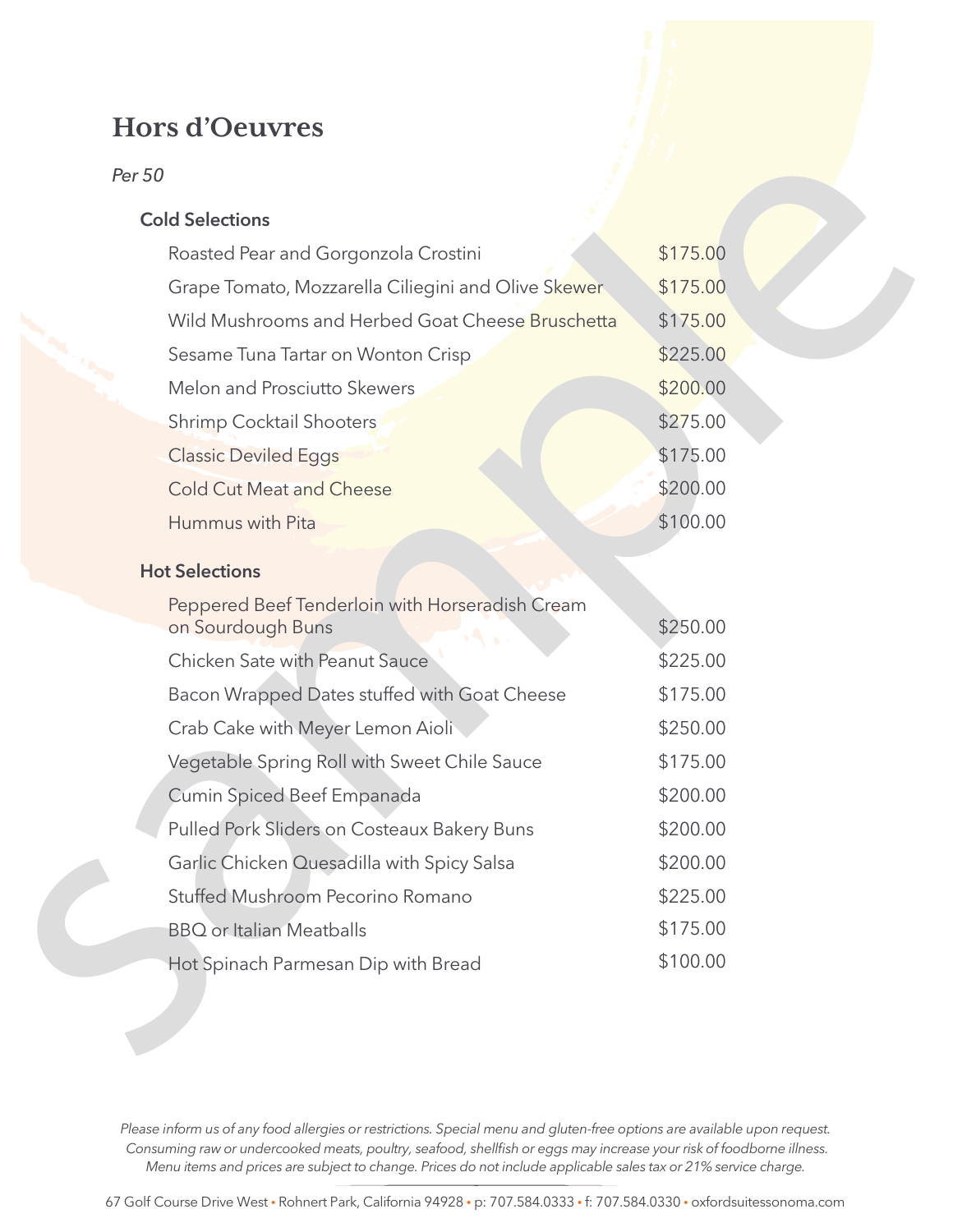# **Taste of the Season–Spring and Summer**

Served with lemonade, iced tea, and coffee.

## Sockeye Salmon Dinner *\$*50.*00 per person*

Fresh sockeye salmon baked with lemon zest parsley compound butter

Baked asparagus with roasted shallot beurre blanc

Whole grain heirloom rice

Garden fresh salad with baby bell peppers, cucumbers, heirloom cherry tomatoes and roasted garlic-parmesan vinaigrette

Stone ground wheat dinner rolls and whipped butter

# Summer Sampler *\$*45*.00 per person*

Asparagus and fresh summer melon rolled with prosciutto

Roasted garlic bruschetta with heirloom tomato pomodoro

Edamame and fresh green garbanzo bean hummus with toasted sesame seed flatbread

Seared chicken brochettes with lemon shallot beurre blanc and fresh basil chiffonade

Seasonal fresh fruit display

Vegetable crudités with herb buttermilk and fresh chive dipping sauce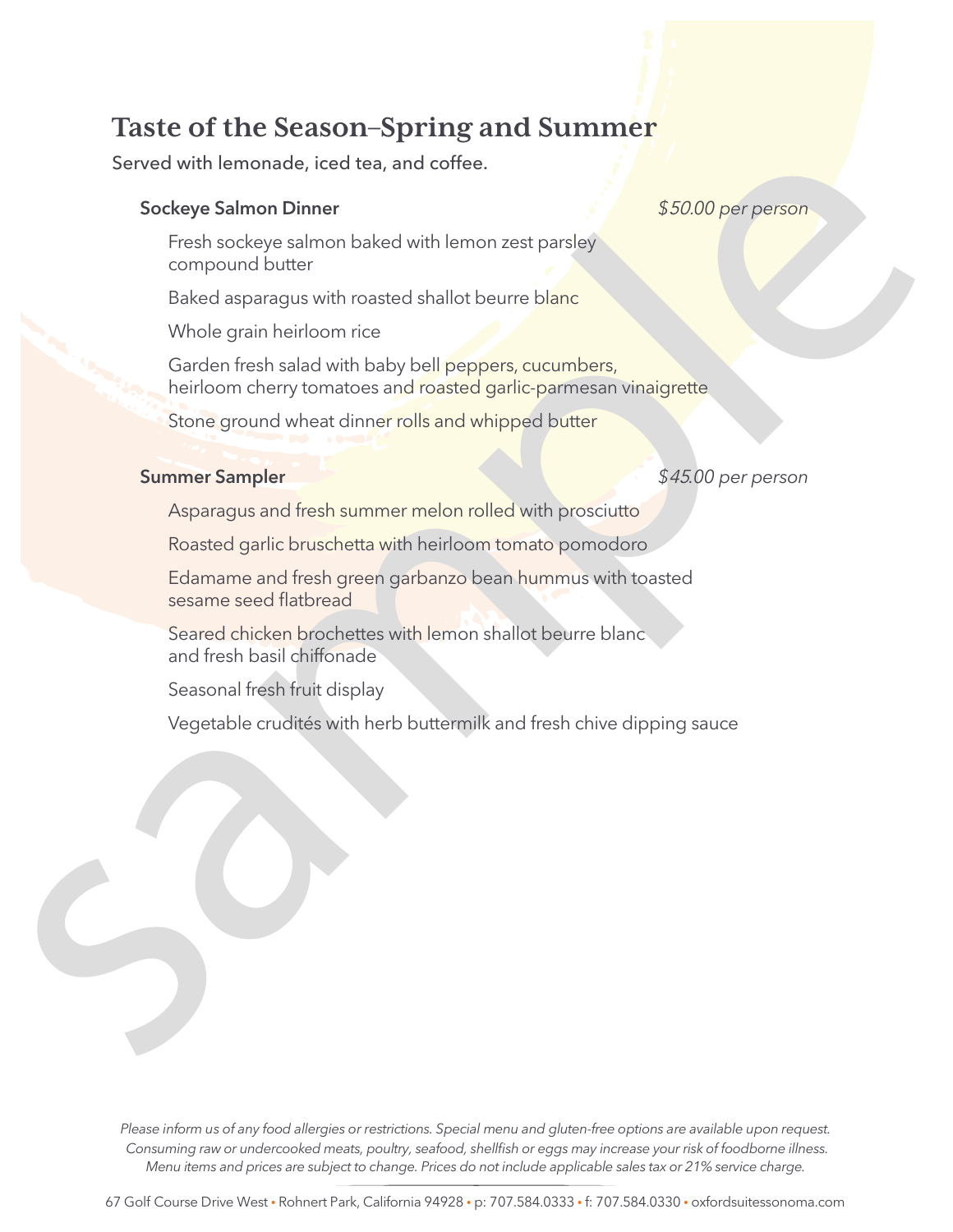# **Taste of the Season–Autumn and Winter**

### Served with iced tea and coffee.

### Roasted Pork Loin Dinner *\$*60*.00 per person*

Whole grain mustard encrusted pork loin with warm fig and pearled onion balsamic demi-glace

Fall harvest sweet potatoes, roasted root vegetable and butternut squash with roasted almonds

Roasted Brussel Sprouts with apple smoke candied bacon

Mixed green salad with candied pecans and roasted shallot Dijon vinaigrette

## Prime Rib Dinner *\$*55*.00 per person*

Slow roasted prime rib au jus with horseradish sauce

Idaho scalloped au gratin potatoes

Brown sugar glazed medley of carrots and parsnips

Romaine heart salad tossed with parmesan-peppercorn dressing and garlic croutons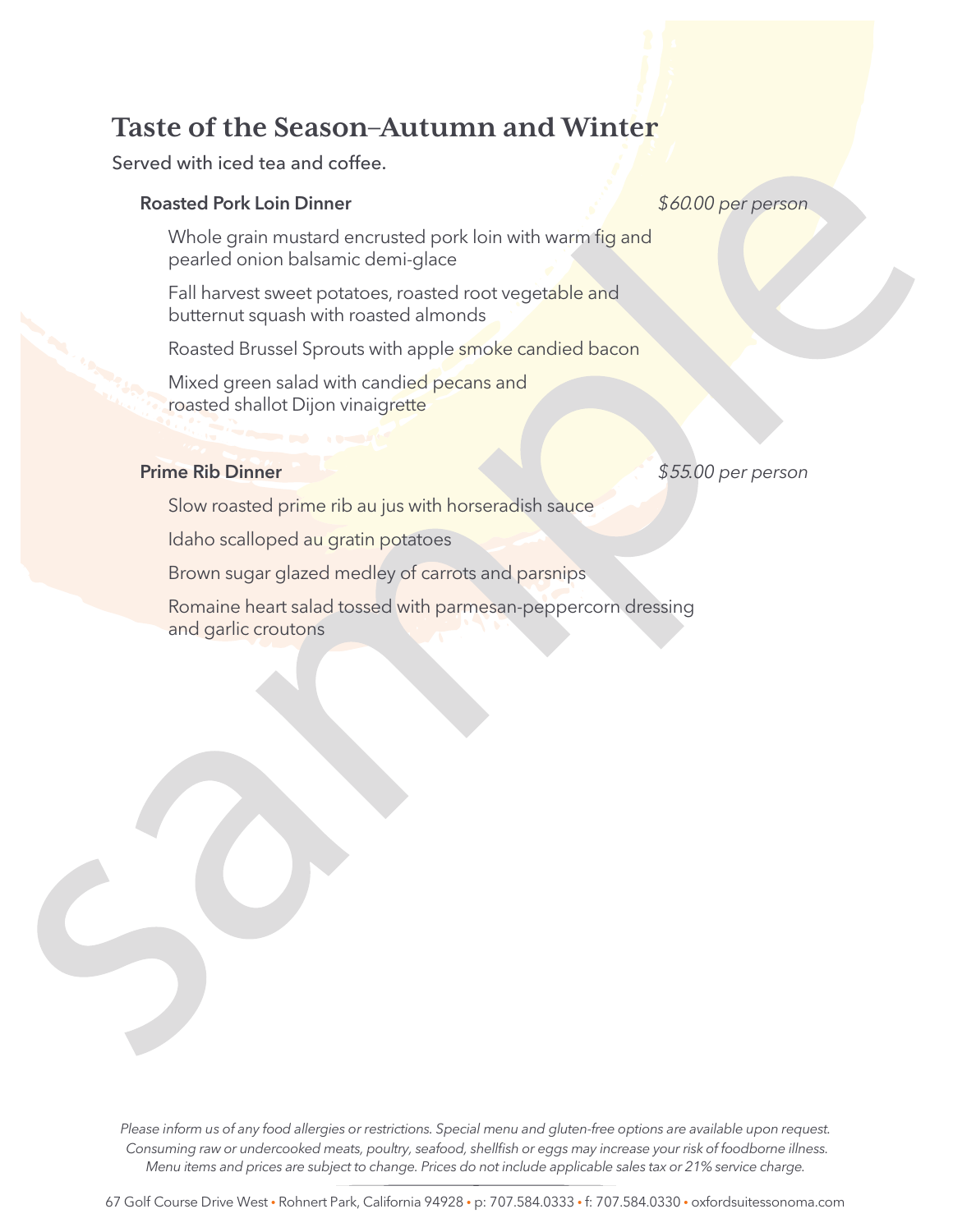# **Beverages**

### Pinot Grigio, Veneto, Italy

Creamy with aromas of lavender and hints of cinnamon, nutmeg and lemon cream.

### Chardonnay, California

Freshness and richness of pure fruit woven beautifully with subtle toasty oak.

### Pinot Noir, California

Aromas of vivid red fruit with hints of spice that complement the lithe texture.

### Merlot, California

Pure Merlot fruit and subtle toasty spice, combined with rich ripe tannins.

### Cabernet Sauvignon, California

Subtle hints of oak and spice married with lively tannins.

| <b>White Wines</b>                    |         | <b>Red Wines</b>        |         |
|---------------------------------------|---------|-------------------------|---------|
| Chardonnay                            |         | <b>Zinfandel</b>        |         |
| Rodney Strong                         | \$36.00 | Ravenswood Old Vine     |         |
| \$54.00<br>Sonoma Cutrer              |         | Zinfandel               | \$30.00 |
| La Crema                              | \$52.00 | <b>Pinot Noir</b>       |         |
| <b>Sauvignon Blanc and Pinot Gris</b> |         | La Crema                | \$60.00 |
| Kendall Jackson Vintners' Reserve     |         | Dark Horse              | \$28.00 |
| Pinot Gris                            | \$34.00 | <b>Merlot</b>           |         |
| Rodney Strong "Charlotte's House"     |         | Kenwood                 | \$36.00 |
| Sauvignon Blanc                       | \$36.00 | Chateau St. Jean        | \$52.00 |
| Matanzas Creek<br>Sauvignon Blanc     | \$44.00 | Cabernet Sauvignon      |         |
| <b>Sparkling Wines</b>                |         | Louis Martini           | \$38.00 |
| Kenwood Yulupa Brut                   | \$28.00 | Arrowood                | \$60.00 |
| Mumm Napa                             | \$64.00 | <b>Red Blend</b>        |         |
| Gloria Ferrer                         | \$52.00 | Buena Vista "The Count" | \$40.00 |

## Red and White Wines

Please inform us of any food allergies or restrictions. Special menu and gluten-free options are available upon request. Menu items and prices are subject to change. Prices do not include applicable sales tax or 21% service charge.

67 Golf Course Drive West • Rohnert Park, California 94928 • p: 707.584.0333 • f: 707.584.0330 • oxfordsuitessonoma.com

### Wine Series **All Accords**  $\sim$  \$30.00 per bottle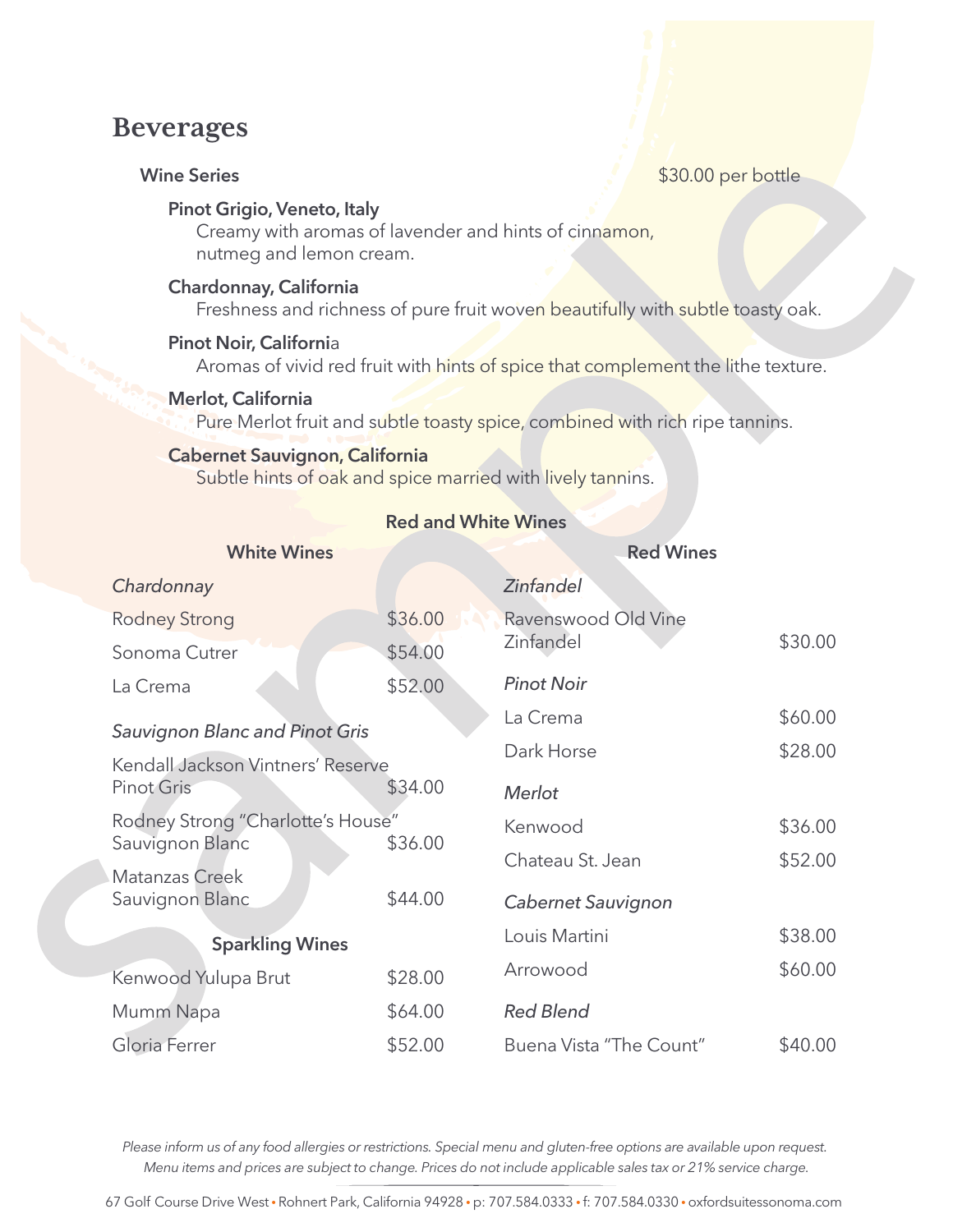# **Bar Packages**

### Signature Host-Sponsored Bar

Refer to bar setup and bartender fees below for pricing.

## Host-Sponsored Bar per drink

Charges are based on the actual number of drinks consumed.

| Ultra-Premium Cocktails     | \$11.50 | Champagne (by the glass)    | \$8.50 |
|-----------------------------|---------|-----------------------------|--------|
| <b>Premium Cocktails</b>    | \$9.50  | Premium and Imported Beer   | \$6.00 |
| Signature Cocktails         | \$7.50  | <b>Domestic Beer</b>        | \$5.00 |
| Cordials                    | \$8.50  | <b>Soft Drinks</b>          | \$3.75 |
| Premium Wine (by the glass) | \$9.50  | <b>Mineral Water/Juices</b> | \$3.75 |
| Select Wine (by the glass)  | \$8.50  |                             |        |

# Signature Cash Bar

| Ultra-Premium Cocktails             | \$12.00 | Champagne (by the glass)    | \$9.00 |
|-------------------------------------|---------|-----------------------------|--------|
| <b>Premium Cocktails</b>            | \$10.00 | Premium and Imported Beer   | \$7.00 |
| <b>Signature Cocktails</b>          | \$8.00  | <b>Domestic Beer</b>        | \$6.00 |
| Cordials                            | \$9.00  | <b>Soft Drinks</b>          | \$4.00 |
| Premium Wine (by the glass) \$10.00 |         | <b>Mineral Water/Juices</b> | \$4.00 |
| Select Wine (by the glass)          | \$9.00  |                             |        |

# Beer and Wine Host-Sponsored Bar

Refer to Beverages menu for pricing on beer and wine.

# Setup, Bartender and Corkage Fees

| Bar setup fee                                           | \$250.00           |  |
|---------------------------------------------------------|--------------------|--|
| Bartenders, up to three hours                           | \$170.00 each      |  |
| Corkage fee                                             | \$25.00 per bottle |  |
| Please do not bring outside wine that we carry in-house |                    |  |

*There is a mandatory bar minimum of \$300.00 per event which does not include setup, bartender or corkage fees*

Please inform us of any food allergies or restrictions. Special menu and gluten-free options are available upon request. Menu items and prices are subject to change. Prices do not include applicable sales tax or 21% service charge.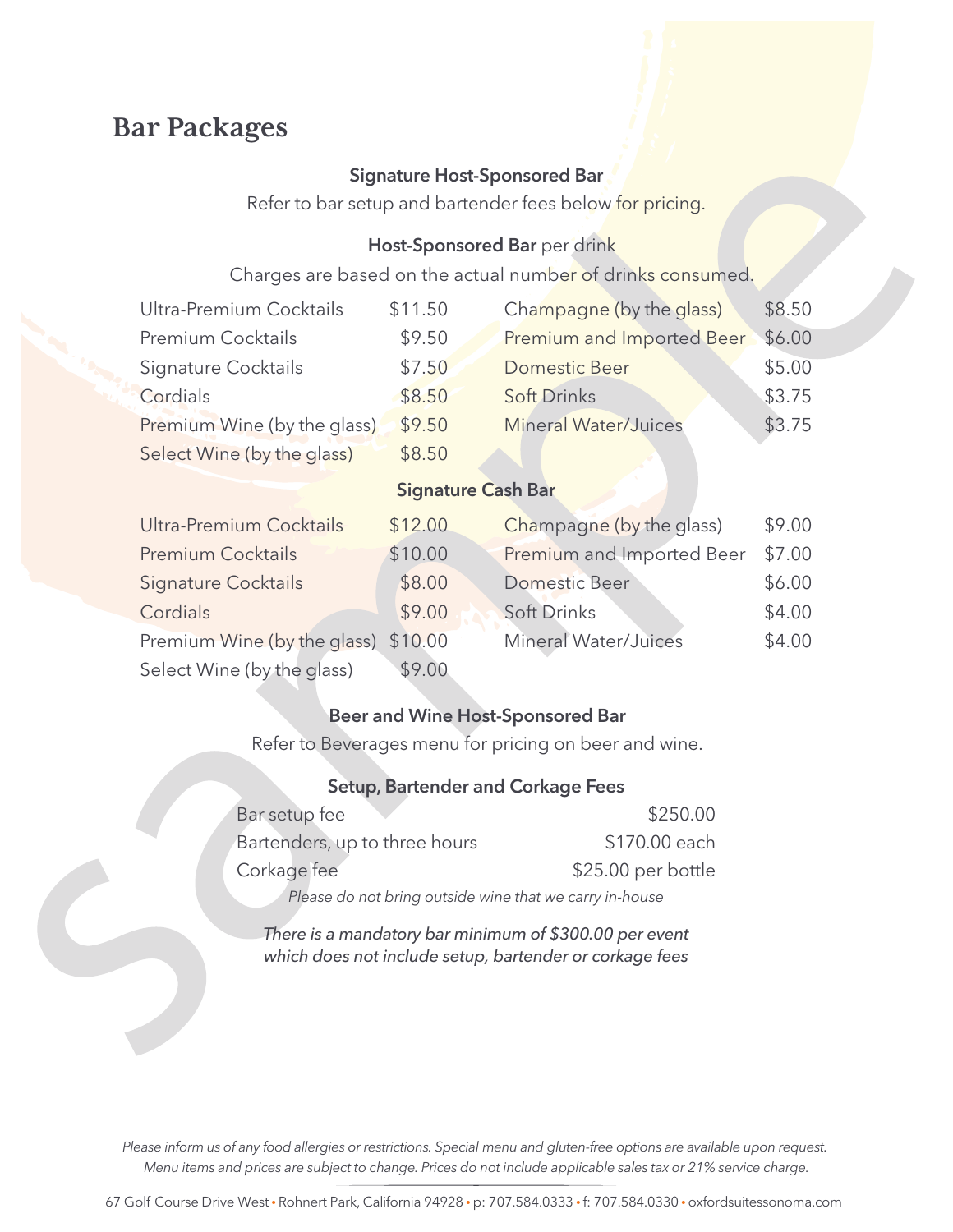# **Helpful Information**

# *Agreement*

Once you have selected your preferred date, Oxford Suites Sonoma County will issue an Agreement for Catering Facilities. We require a copy of a catering contract signed by both parties prior to securing a date for your event.

# *Guarantees*

The expected number of guest must be communicated to the Oxford Suites Sonoma County Catering Department a minimum of seven (7) business days prior to the event. This number will be considered a quarantee and is not subject to reduction. If we do not receive a guarantee outside this time frame, the number of guest expected on the catering contract will be considered a guarantee and charges will be assessed accordingly. Your final bill will be charged for your actual attendance or guaranteed guest count, whichever is greater. Additionally, the hotel will select appropriate space for your event, based on your attendance and setup requirements. Should the factors change through the course of your planning, your event locations will also be subject to change. Contact your sales manager prior to printing event locations in an agenda or invitation.

# *Surcharges*

Service fee of \$250.00 for groups requesting private breakfast. Bar set up fee of \$125.00 plus bartender fee of \$150.00 per three (3) hours of labor. Extra labor charges will apply for room set-up changes with less than twenty-four (24) hours advance notice or unusual set-up requirements.

# *Outside Contractors*

Upon contracting with Oxford Suites Sonoma County, we will provide a complete referral list of approved outside contractors who may assist you with flowers, photography, cakes, music and transportation. If you prefer, you are welcome to make arrangements with your own outside contractors. Outside contractors must be professional contractors and we ask that you advise them to contact Oxford Suites Sonoma County for instructions on our outside contractor policies. Oxford Suites Sonoma County reserves the right to approve or refuse any outside contractors.

# *Audio/Visual*

The hotel will be the exclusive provider of audio/visual equipment and rental. In the event that an outside contractor is permitted by the hotel, they are required to follow the terms of our outside contractor policy.

# *Changes to Set-Up*

After BEO is signed, changes to room set-ups or service hours will incur a \$50.00−\$100.00 fee.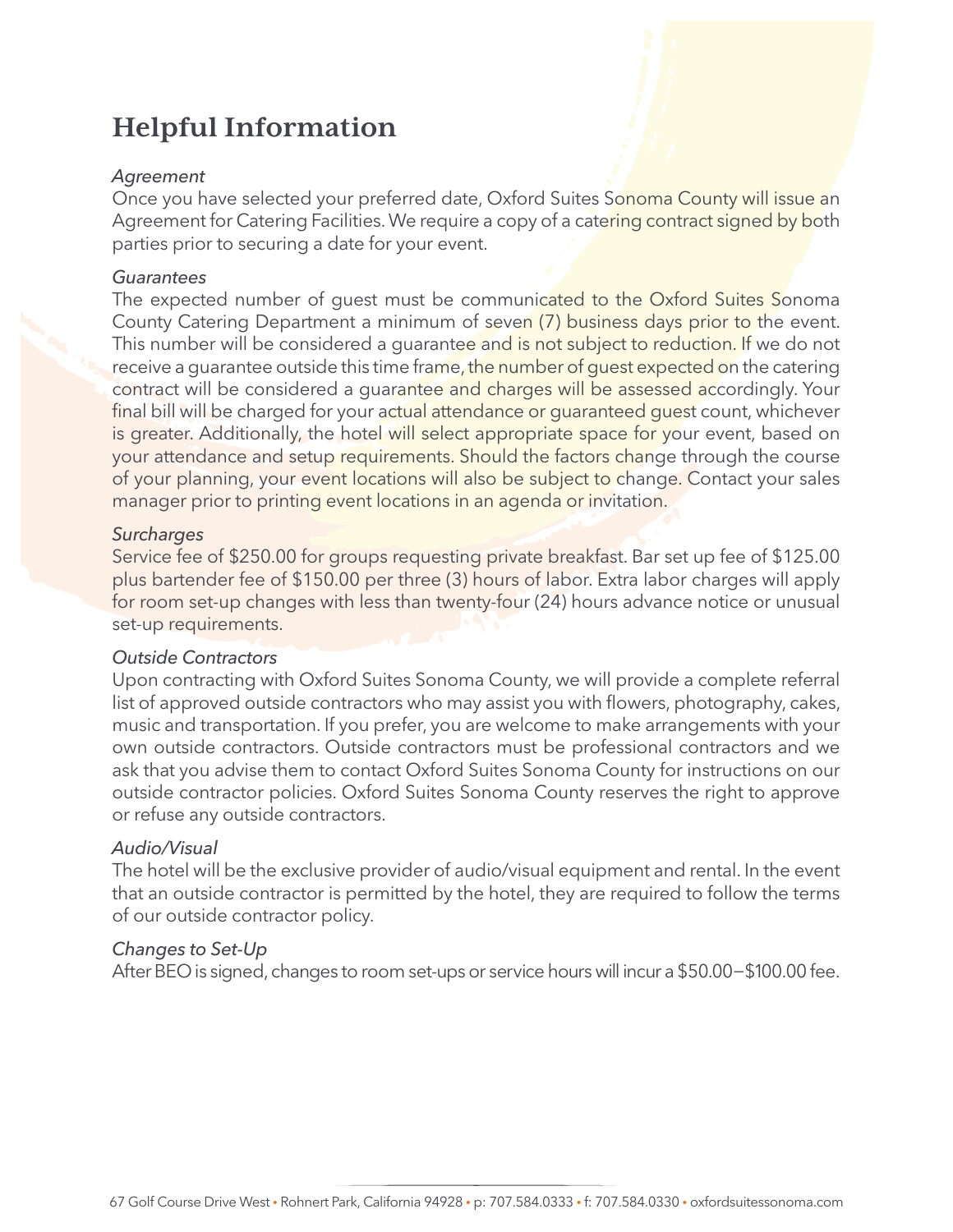## *Facility Fees*

Facility fees for all our private dining rooms will be quoted by the Sales staff at the time of contracting. Facility fees will vary depending on the room(s) and times reserved. Your facility fee includes event coordination, tables with linens, banquet chairs, stemware, and glassware. All set-up, clean-up and banquet staffing of your event is included.

### *Decoration*

It is our pleasure to consult with you on your decorative preferences. Decorations, signage or displays brought into the hotel by the guest must be approved prior to arrival by your Sales Manager. Items may not be attached to any stationary wall, floor, window or ceiling with nails, staples, tape or any other substance other than those provided by the hotel. Blue painters tape is available upon request at a charge of \$15.00 per roll. Any damage to the hotel will be charged to master account.

### *Function Rooms*

Function rooms are assigned by Oxford Suites Sonoma County according to the guaranteed minimum number of guests anticipated. Round tables of eight (8) or ten (10) guests are customary. Contact your sales manager for your meeting room set-up needs. Oxford Suites Sonoma County will provide Executive Set (note pads, pens, pitchers of ice water, glasses and hard candy) in all meeting rooms.

### *Alcoholic Beverage Policy*

The sale and service of all alcoholic beverages is regulated by the California State Liquor Commission. Oxford Suites Sonoma County is responsible for the administration of the regulations; therefore, it is our policy that no alcoholic beverage(s) are brought into your private event. In the event a group is granted permission in advance, to bring in their own wine, a corkage fee of \$25.00 per 750ml bottle will be assessed. The hotel reserves the right to discontinue service of alcoholic beverage at any time. The hotel's authority in this matter is absolute.

### *Confirmation of Attendance*

In order to ensure the success of your event, it is necessary for the Sales and Catering office to be notified with your final guest count no later than seven (7) business days prior to the event date. This number will not be subject to reduction. If the catering office is not notified by the time the guarantee is due, the estimated attendance as noted on the banquet event order will serve as your guarantee. The hotel will not be responsible for identical service to more than 3% over your guarantee, should your attendance increase suddenly or unexpectedly.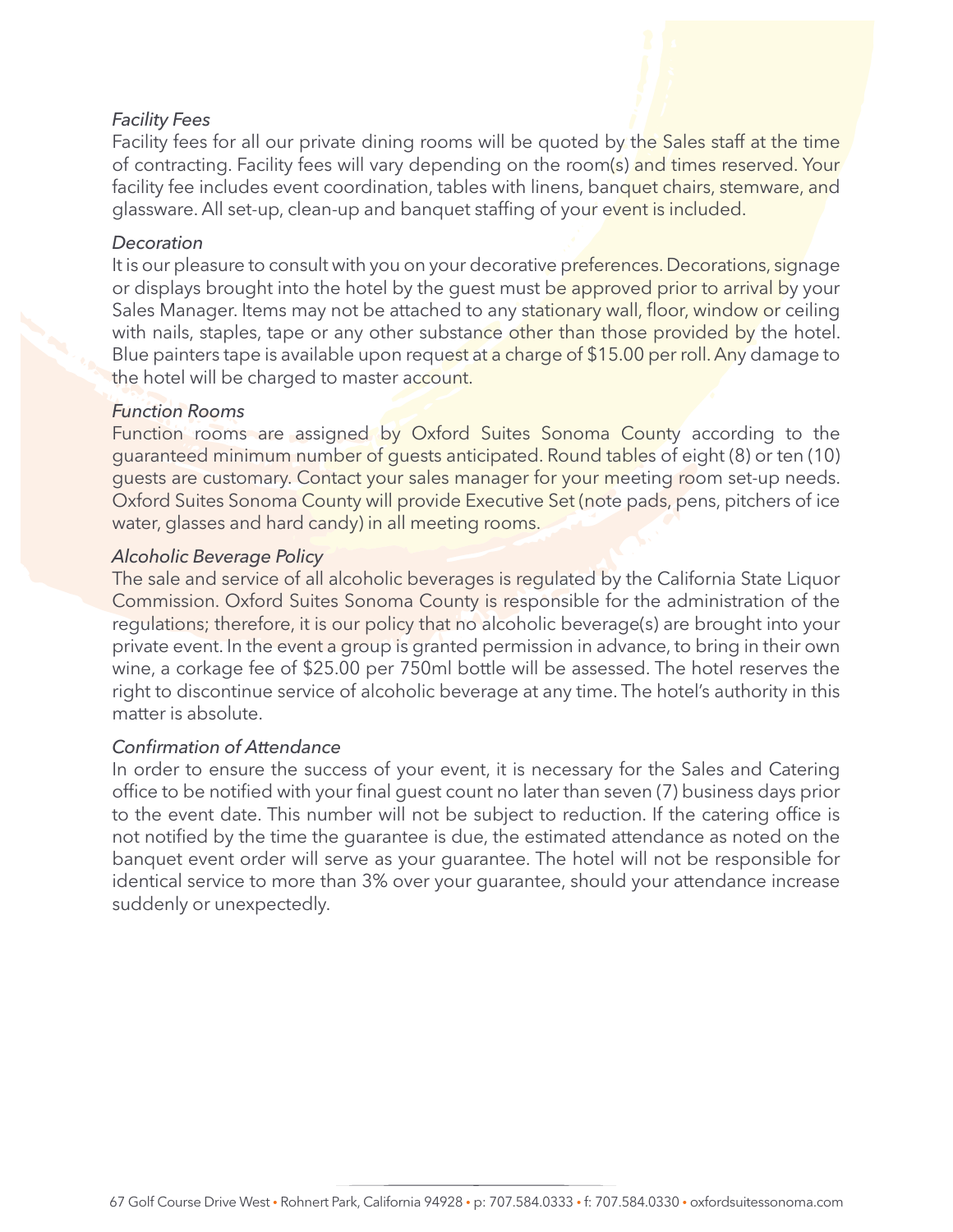### *Menu Selections*

Enclosed for your review are a range of suggested menus. They are merely a sample of the services and amenities that our Catering and Conference Services staff is able to provide. Please note that the rates quoted are subject to 14% service charge, 7% administrative fees and 8.75% California State tax applicable to all food, beverage, audio/visual equipment an room rental. Prices on the enclosed menus are subject to change, but will be confirmed ninety (90) days prior to your event. Total costs vary according to the menu selection and type of event. All food and beverage must be provided by Oxford Suites. Please consult your Catering Manager for food and beverage minimums. Oxford Suites Sonoma County is the only licensee authorized to sell, serve or distribute any food and beverage on property. No food or beverage of any kind will be permitted to be brought into the hotel by any guest. In the event a group is permitted to bring in their own wine, a corkage fee of \$20.00 per bottle will be assessed. Any remaining food from an event may not be re-served.

### *Service Charge and Administrative Fees*

A service charge of 14% of the total food and beverage revenue will be added to the final bill, which will be provided to wait staff employees, service employees, and/or service bartenders. An administrative fee of 7% of the total food and beverage revenue, and applicable taxes, will be added to the final bill. The administrative fee, and any other fees or charges (including but not limited to a set-up fee, staffing fee, culinary fee, carving fee, A/V fee, room rental fee, bar fee, etc.) are retained by the Hotel and are not a tip, gratuity or service charge for any employee and are not the property of the employee(s) providing service to you.

### *Shipping and Receiving*

The Oxford Suites Sonoma County can accept packages for your meeting no more than five (5) business days prior to your first meeting date during the following times: Monday through Friday 8:00am–5:00pm and Saturday from 8:00am–3:00pm. If you need to ship packages outside of this time frame, please make arrangements with your Sales Manager prior to shipping. All packages for your program must be labeled as follows:

### *Group Name and Event Dates*

Attention: *Name of Sales Contact* 67 Golf Course Drive West Rohnert Park, CA 94928

Pallets will not be accepted without prior approval; packages cannot be accepted or shipped for non-registered guests. Box storage charges are \$5.00 per day per box outside of three (3) days prior to arrival and one day after departure. If you need packages shipped out at the conclusion of your meeting, please advise your on-site Banquet Captain. The charges outlined above will be charged for the storage of these packages. These charges do not include the cost of shipping. The charges will be billed to your master account.